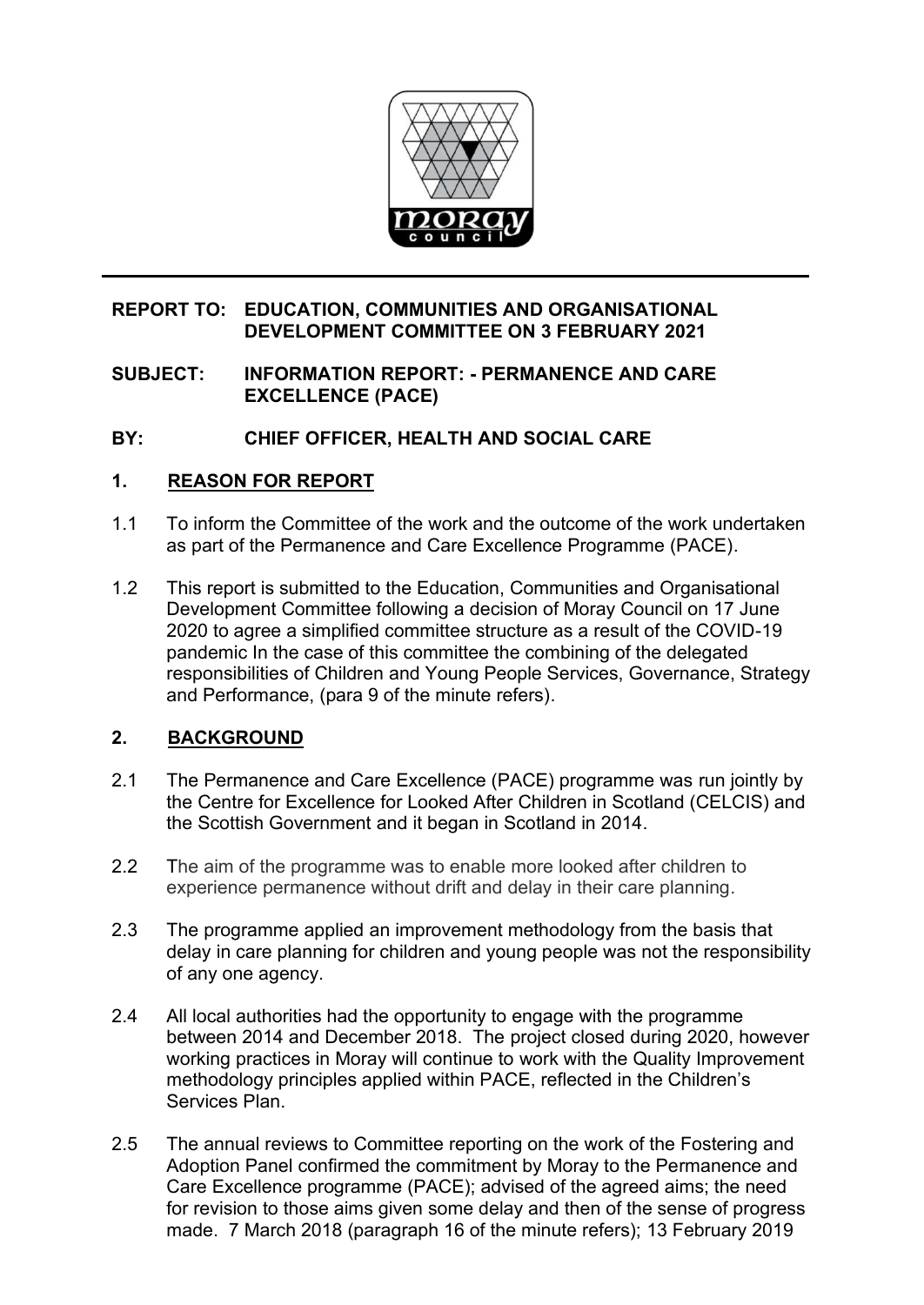(paragraph 9 of the minute refers); 4 March 2020 (paragraph 19 of the minute refers) and is referred to again within that for 3 February 2021.

- 2.6 The report to Committee 3 April 2019 (para 18 of the minute refers) Care Inspectorate report – "Services for Children and Young People in Moray March 2019 – progress review following inspection return" also advised that "partners had engaged with CELCIS as part of the PACE programme and were using improvement methodology to prevent drift and delay. That report noted the early stages but the potential to improve outcomes for this group of young people".
- 2.7 The aims of PACE for Moray, based on audit and analysis of our statistics in 2017 and 2018 were agreed as follows: -

| Aim 1                                                                                                                                                                                                             | Aim 2                                                                                                                                                                                                | Aim 3                                                                                                                                                                                                           | Aim 4                                                                                                                                                                                                                                           |
|-------------------------------------------------------------------------------------------------------------------------------------------------------------------------------------------------------------------|------------------------------------------------------------------------------------------------------------------------------------------------------------------------------------------------------|-----------------------------------------------------------------------------------------------------------------------------------------------------------------------------------------------------------------|-------------------------------------------------------------------------------------------------------------------------------------------------------------------------------------------------------------------------------------------------|
| By 30 September 2018,<br>100% of children looked<br>after at home for more<br>than 2 years from 1 June<br>2018, will undergo a peer<br>review that<br>will<br>be  <br>reported to the Service &<br>Team Managers. | By 1 July 2019, 90% of<br>looked<br>after<br>&<br>children,<br>accommodated<br>accommodated<br>on<br>or<br>after 1 June 2018,<br>will<br>have a recommendation<br>for permanence within 30<br>weeks. | By 1 July 2019, 60% of<br>children who have had a<br>for I<br>recommendation<br>permanence away from<br>home from 1 June 2018,<br>will be presented to the<br>Adoption<br>Fostering &<br>Panel within 15 weeks. | By 1 July 2019, 60% of<br>children from 1 June 2018,<br>who<br>have an<br>agency<br>approved permanence plan<br>to be secured via a<br>Order, will<br>Permanence<br>have the order<br>lodged<br>within 16 weeks of the<br>agency decision date. |

The dates for aims 2, 3 and 4 were revised given delays in starting with the programme. Rather than "by 1 July 2019" the date became "by 1 December 2019" and the % rate for aim 2 was changed from 90% to 85%.

- 2.8 The delays were about those involved with PACE really engaging with the improvement methodology. It took time to understand what was meant by plan, do, study, act – and the need for tests and the ability to read and interpret the run charts. One of the main features for practice moving forward was the appreciation of learning about quality improvement methodology. All involved in the programme has developed that understanding of the benefit in testing prior to roll out. Using the Quality Improvement methodology was fundamental in helping understand the systems and processes involved in what is the care journey that young people experience. It helped identify where improvements needed to be made. This whole systems approach provided a focus and framework. The learning from using improvement methodology is key in many projects and programmes. For the Children and Young People Improvement Collaborative in 2019 Moray presented the storyboard attached at **APPENDIX I**. This storyboard reflects what had been our learning at that time.
- 2.9 The story board refers to the 2 week planning meeting which was one of the key tests that Moray embraced. It is considered that the 2 week planning meeting, held when a child has become looked after and which is in addition to formal statutory meetings, makes a positive difference. It focusses on why care is needed: what needs to change: who needs to be supported to make change; which outcomes will be achieved. Parents' feedback that they feel much more involved and actively part of planning. It is considered that this is helping children to return to parental care more quickly than they might have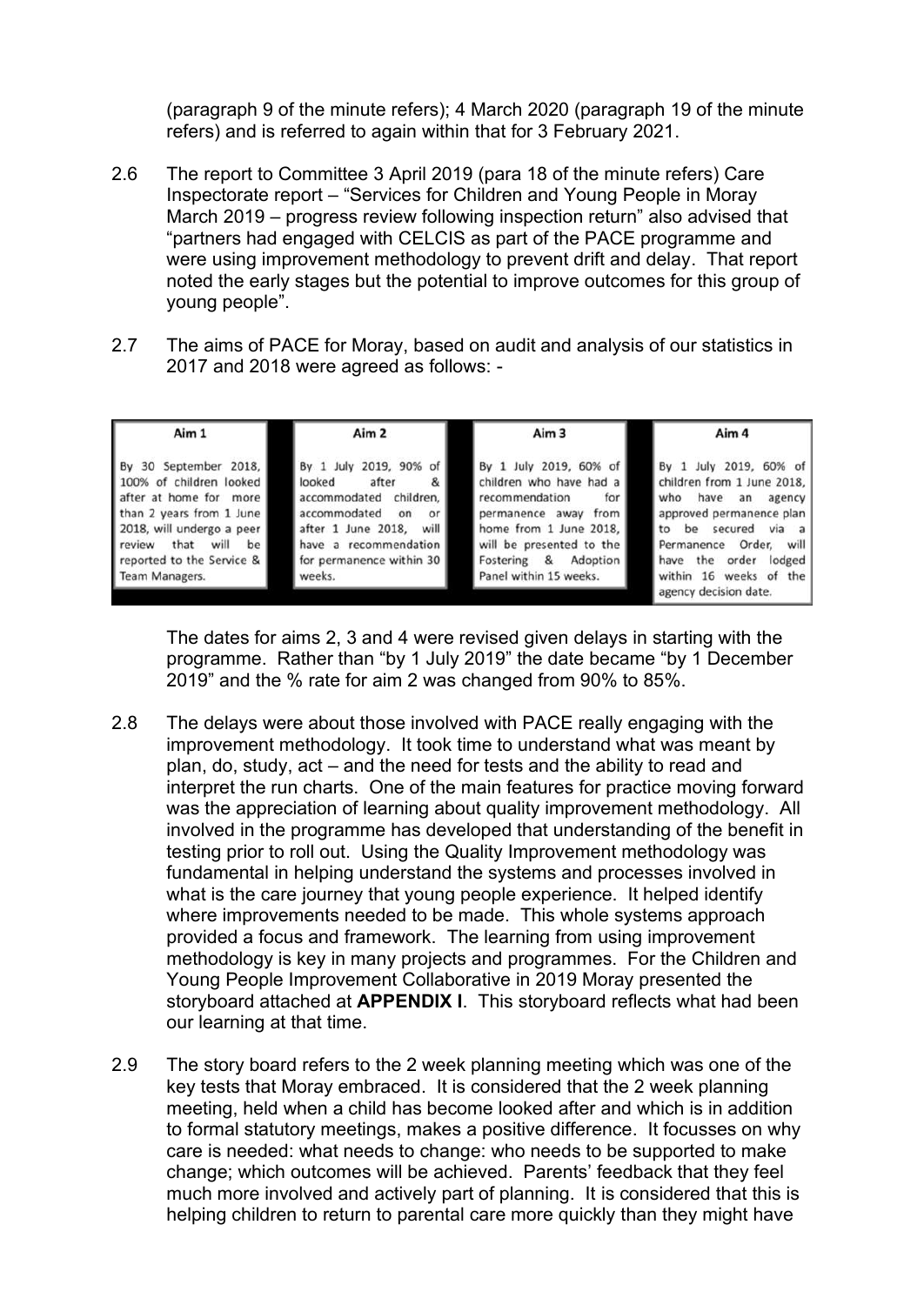otherwise. Following process of governance this is now going to be embedded as practice across Moray.

- 2.10 The run charts, **APPENDIX II** show the data. So for aim 2 the chart reflects that there was the beginning of a trend, prior to lockdown. This is reflected too in aim 3.
- 2.11 The general sense is that Moray was making comparatively positive progress evidencing outcomes for looked after children in terms of achieving permanence. However numbers are small and there has been the impact of covid 19 in that all existing cases were sisted from March until August and no new cases were able to be lodged in that period.
- 2.12 There have been other benefits of engaging with PACE and the improvement methodology. One issue is that workers and families actively consider kinship care placements when care with parents is not appropriate. However this was not tested and so cannot be confirmed as definitely being an outcome of engagement with PACE. Kinship care is a care destination in itself. The original aims of PACE were focussed on the timing of decisions being made to secure legal orders or children returning to parental care; the aims did not reflect permanence for children in kinship placements. The numbers of Moray's children in kinship care arrangements had been fairly static between 2009 and 2017. The following graph shows the trend lines for children staying with extended family. The increase in kinship care is indicated prior to our engagement with PACE, but it is more pronounced following engagement with PACE.

 The high figures pre. 2009 are prior to the launch of the formal Kinship Care scheme and are attributed to inconsistent record keeping. Following the onset of the scheme kinship numbers were consistent, until engagement with PACE, when over the last 3 years the number of young people in formal Kinship has risen.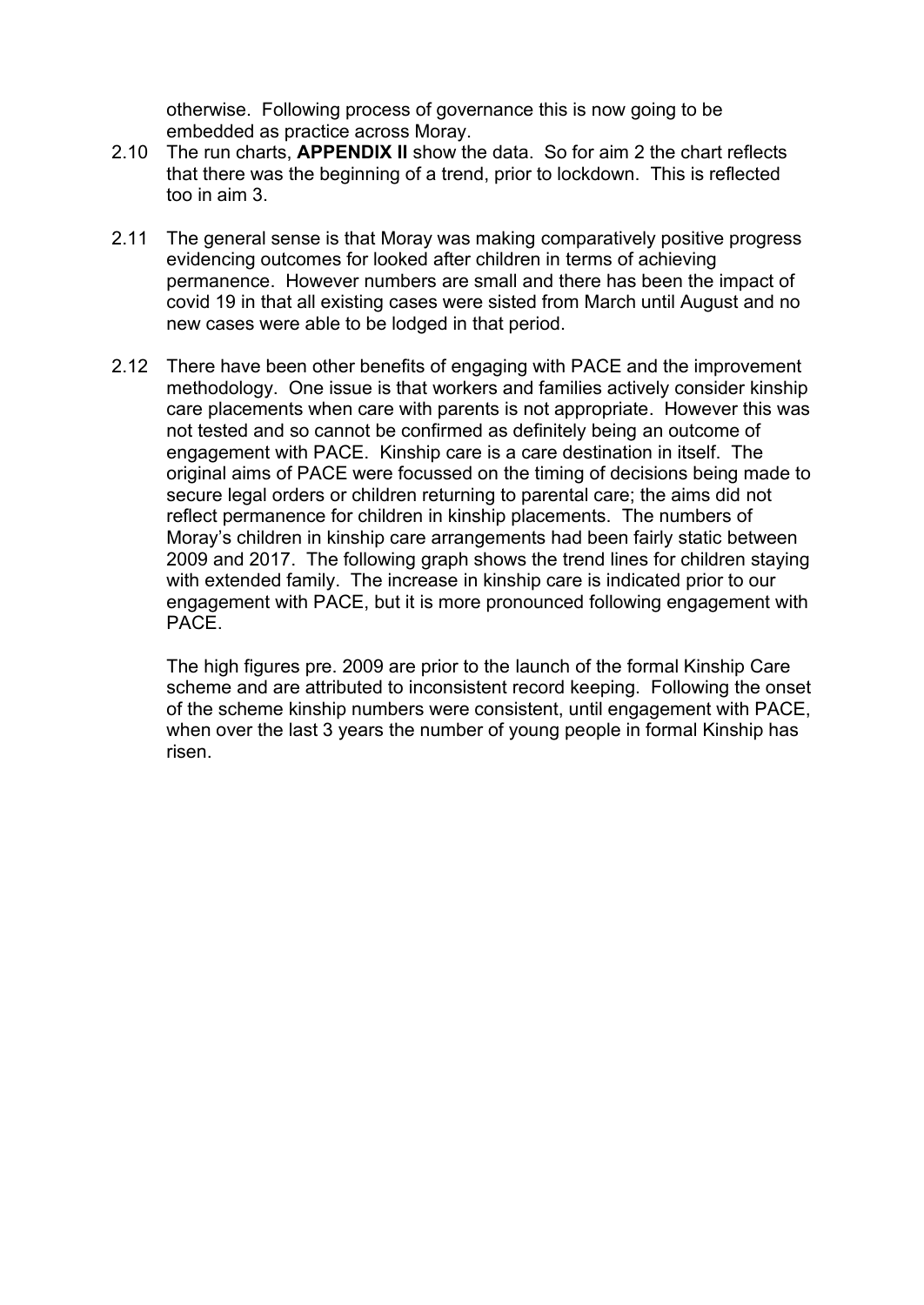

- 2.13 Consistent with the outcome of the Care Review, it is important to know what support the family had before the child became looked after and to develop resources and supports to help maintain children in their families. Numbers of children; nature of need and the length of time that children are supported before they are looked after will be audited within the PACE group.
- 2.14 Examples of resources that are considered to make a helpful difference and support children to remain with their parents will include family group decision making; group work that is responsive and flexible; and a strengths based approach to working with families. Moving forward, using improvement methodology, a rights based approach will be at the centre of all activity.
- 2.15 Consistent with the goals of PACE which is to prevent drift and delay in care planning, with flexible and responsive community based resources children are more likely to remain in the care of the families where it is safe for them to do so. For those children who need to be cared for out with their family, permanent care should be achieved with minimal delay and minimum change in care placements.

# **3. SUMMARY OF IMPLICATIONS**

**(a) Corporate Plan and 10 Year Plan (Local Outcomes Improvement Plan (LOIP))**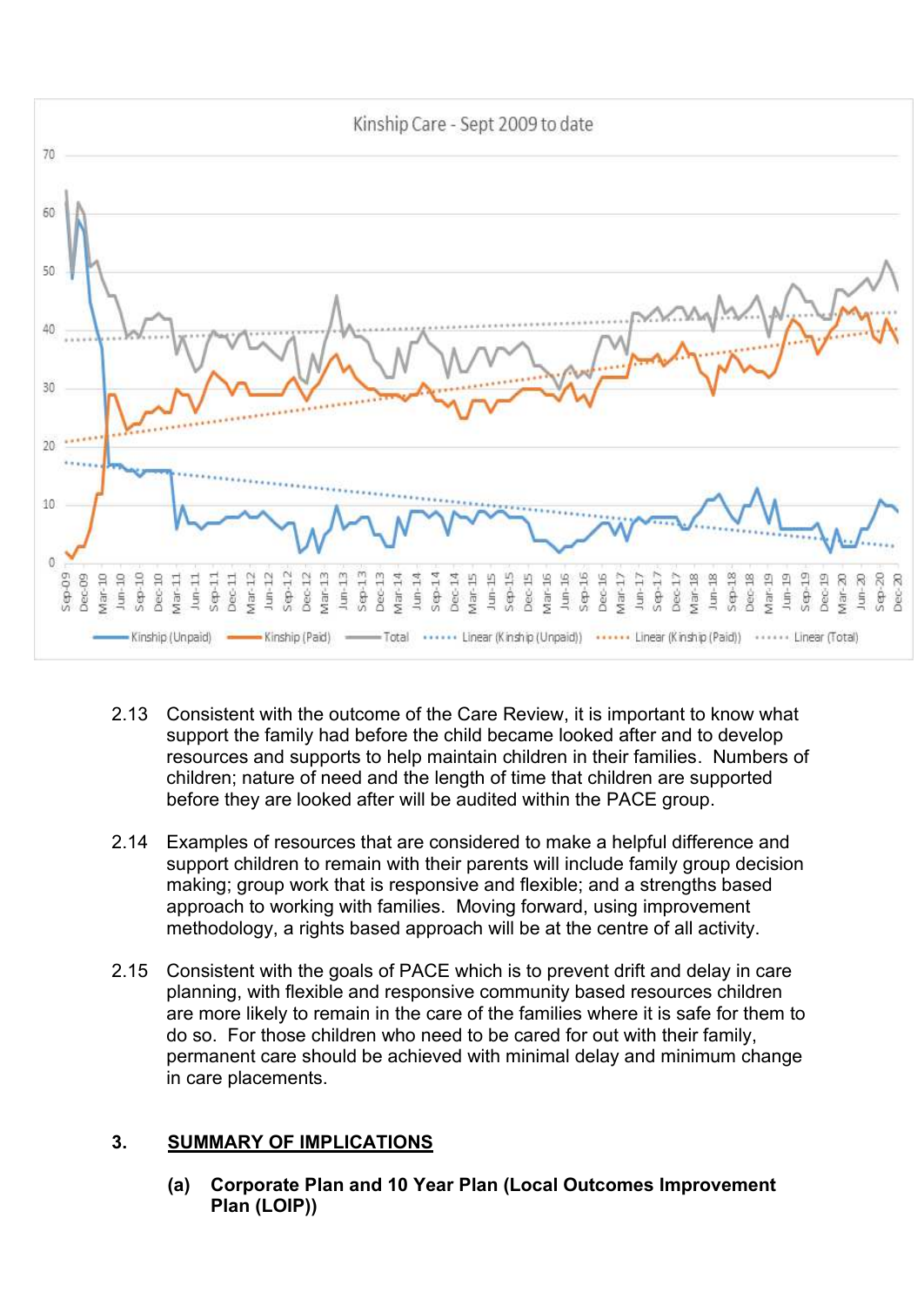The Children's Services plan 2020/23 identifies improving outcomes for looked after children as a key priority the Children and Families and Justice Social Work service improvement plan identifies actions to be taken to support these improvements the Corporate plan (2020 update) identifies the following priorities**:** 

Work with families as partners to give their children the kind of lives they want them to lead so that children grow up to be strong and resilient; Improve the life chances and outcomes for care experienced children and young people Improvement in children and young people's health and well-being.

### **(b) Policy and Legal**

Moray Council has statutory duties to looked after children in terms of the Children ( Scotland ) Act 1995 and the Children and Young People ( Scotland) Act 2014. The child's welfare is the paramount consideration and ensuring that children can achieve permanent care destinations as quickly as possible, including a return home if appropriate, is a key factor in meeting a child's welfare needs.

### **(c) Financial implications**

There are no direct financial implications associated with this report: the indirect risk is cost associated with children being cared for in the wrong placement which can be financially costly to the system.

### **(d) Risk Implications**

There is risk of delay in planning permanence because of limits around covid 19, which may impact on the timing for assessing the needs of children and for those needs being presented to court. This delay would be inconsistent with the aims of PACE and the findings of the Care Review: the Promise.

#### **(e) Staffing Implications**

There are no direct staffing implications associated with this report.

#### **(f) Property**

There are no direct property implications associated with this report.

### **(g) Equalities/Socio Economic Impact**

The purpose of the report is to update elected members on progress and therefore no EIA is needed.

## **(h) Consultations**

Chief Executive, Moray Council; Chief Social Work Officer; Head of Service, Children & Families & Criminal Justice Services; Senior Human Resources Adviser; Principal Accountant, Morag Smith, Senior Solicitor, Tracey Sutherland, Committee Services Officer and the Equal Opportunities Officer have been consulted in the preparation of this report and are in agreement with the content relating to their areas of responsibility.